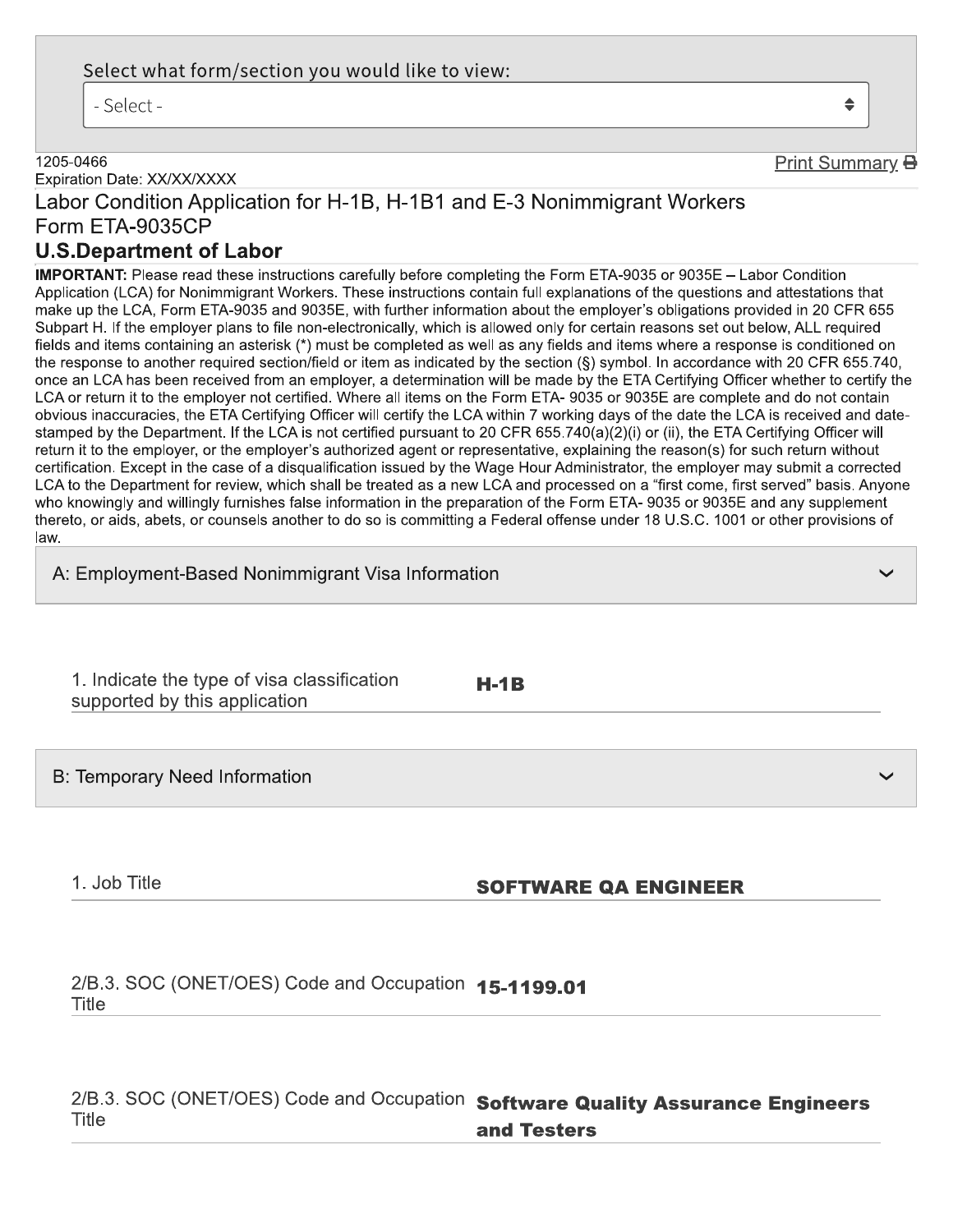| 4. Is this a full-time position?                                                              | <b>YES</b>           |
|-----------------------------------------------------------------------------------------------|----------------------|
|                                                                                               |                      |
| 5. Begin Date                                                                                 | 2021-04-01           |
|                                                                                               |                      |
| 6. End Date                                                                                   | 2024-03-31           |
| 7. Total Worker Positions Being Requested for<br>Certification                                | $\blacktriangleleft$ |
| a. New Employment                                                                             | $\bf{0}$             |
| b. Continuation of previously approved<br>employment without change with the same<br>employer | 1                    |
| c. Change in previously approved employment                                                   | $\mathbf 0$          |
| d. New concurrent employment                                                                  | $\boldsymbol{0}$     |
| e. Change in employer                                                                         | $\bf{0}$             |
| f. Amended petition                                                                           | $\bf{0}$             |
| C: Employer Information                                                                       |                      |

1. Legal Business Name

**INNOMINDS SOFTWARE INC.**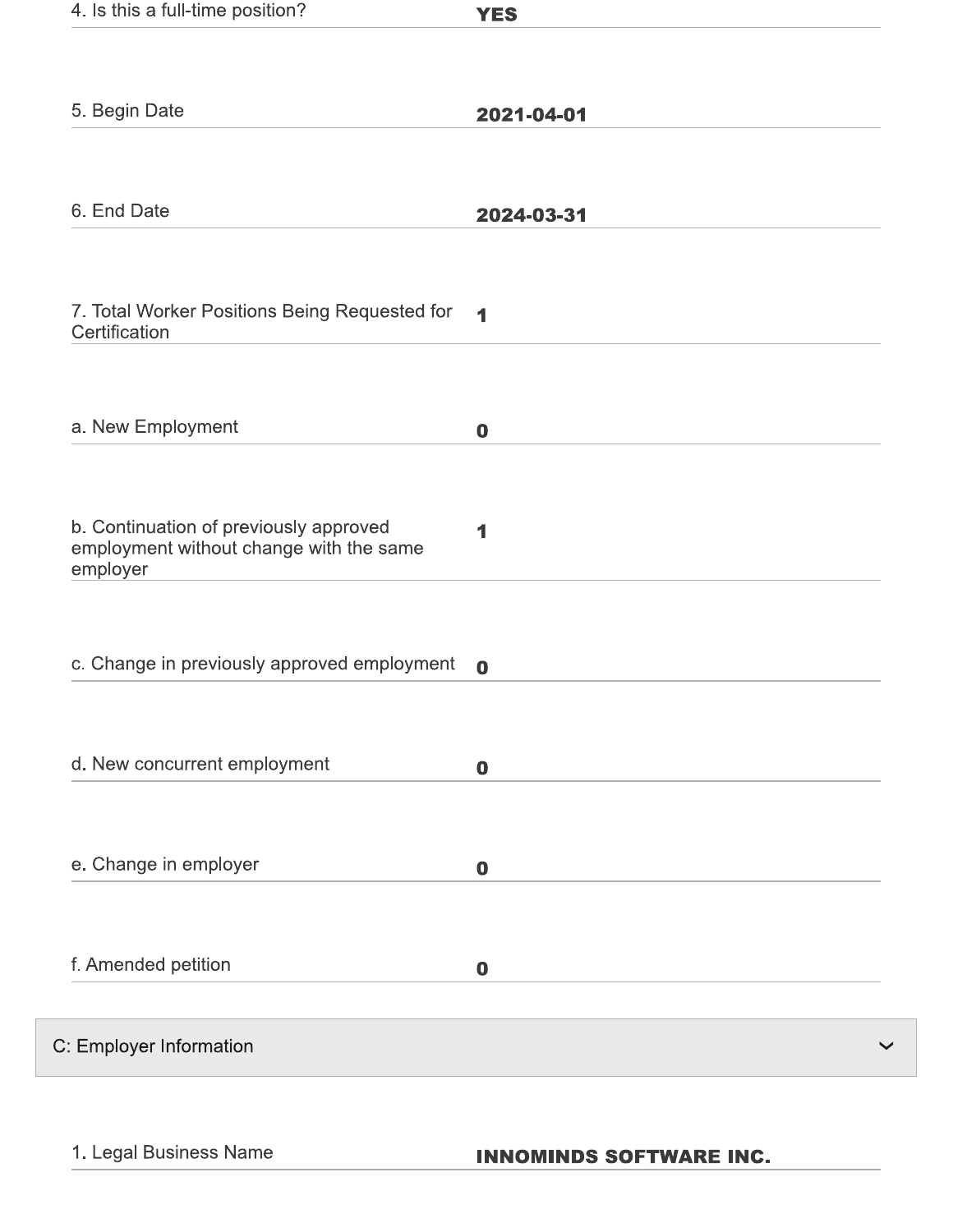| 5. City<br><b>SAN JOSE</b><br>6. State<br><b>CALIFORNIA</b><br>7. Postal Code<br>95131<br>8. Country<br><b>UNITED STATES OF AMERICA</b><br>9. Province<br>N/A<br>10. Telephone Number<br>+14084346463 | 4. Address 2 (apartment/suite/floor and<br>number) | <b>SUITE #122</b> |
|-------------------------------------------------------------------------------------------------------------------------------------------------------------------------------------------------------|----------------------------------------------------|-------------------|
|                                                                                                                                                                                                       |                                                    |                   |
|                                                                                                                                                                                                       |                                                    |                   |
|                                                                                                                                                                                                       |                                                    |                   |
|                                                                                                                                                                                                       |                                                    |                   |
|                                                                                                                                                                                                       |                                                    |                   |
|                                                                                                                                                                                                       |                                                    |                   |
| 12. Federal Employer Identification Number<br>77-0476629<br>(FEIN from IRS)                                                                                                                           |                                                    |                   |
| 13. NAICS Description<br><b>Computer program or software</b><br>development, custom                                                                                                                   |                                                    |                   |
| 13. NAICS Code<br>541511                                                                                                                                                                              |                                                    |                   |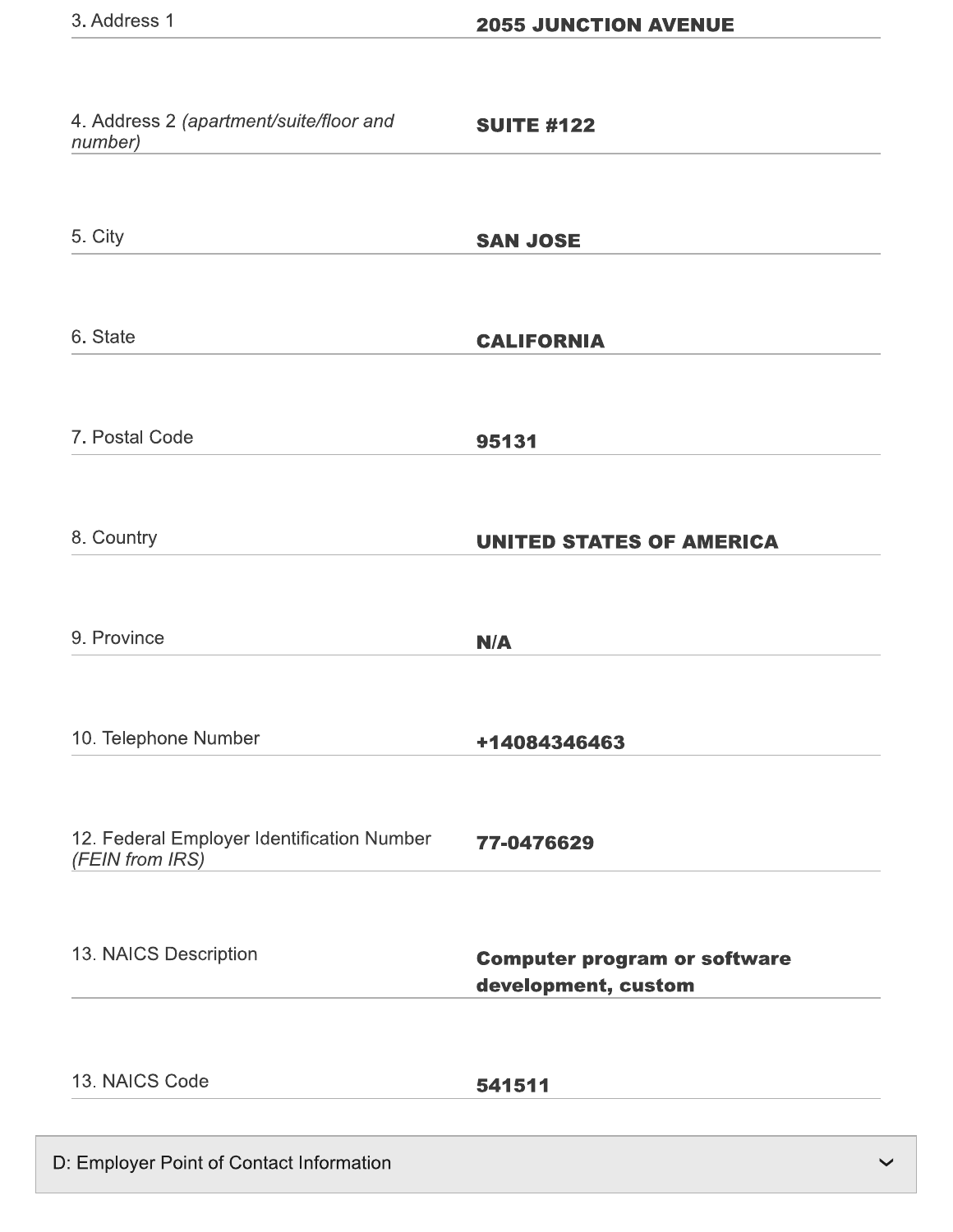| 1. Contact's Last (family) Name                    | <b>NAGARAJA</b>                 |
|----------------------------------------------------|---------------------------------|
|                                                    |                                 |
| 2. First (given) Name                              | <b>LAKSHMI</b>                  |
|                                                    |                                 |
| 4. Contact's Job Title                             | <b>DIRECTOR - HR</b>            |
|                                                    |                                 |
| 5. Address 1                                       | <b>2055 JUNCTION AVENUE</b>     |
|                                                    |                                 |
| 6. Address 2 (apartment/suite/floor and<br>number) | <b>SUITE #122</b>               |
|                                                    |                                 |
| 7. City                                            | <b>SAN JOSE</b>                 |
|                                                    |                                 |
| 8. State                                           | <b>CALIFORNIA</b>               |
|                                                    |                                 |
| 9. Postal Code                                     | 95131                           |
|                                                    |                                 |
| 10. Country                                        | <b>UNITED STATES OF AMERICA</b> |
|                                                    |                                 |
| 12. Telephone Number                               | +14084346463                    |
|                                                    |                                 |
| 14. Business e-mail address                        | LNAGARAJA@INNOMINDS.COM         |
|                                                    |                                 |
| E: Attorney or Agent Information (if applicable)   |                                 |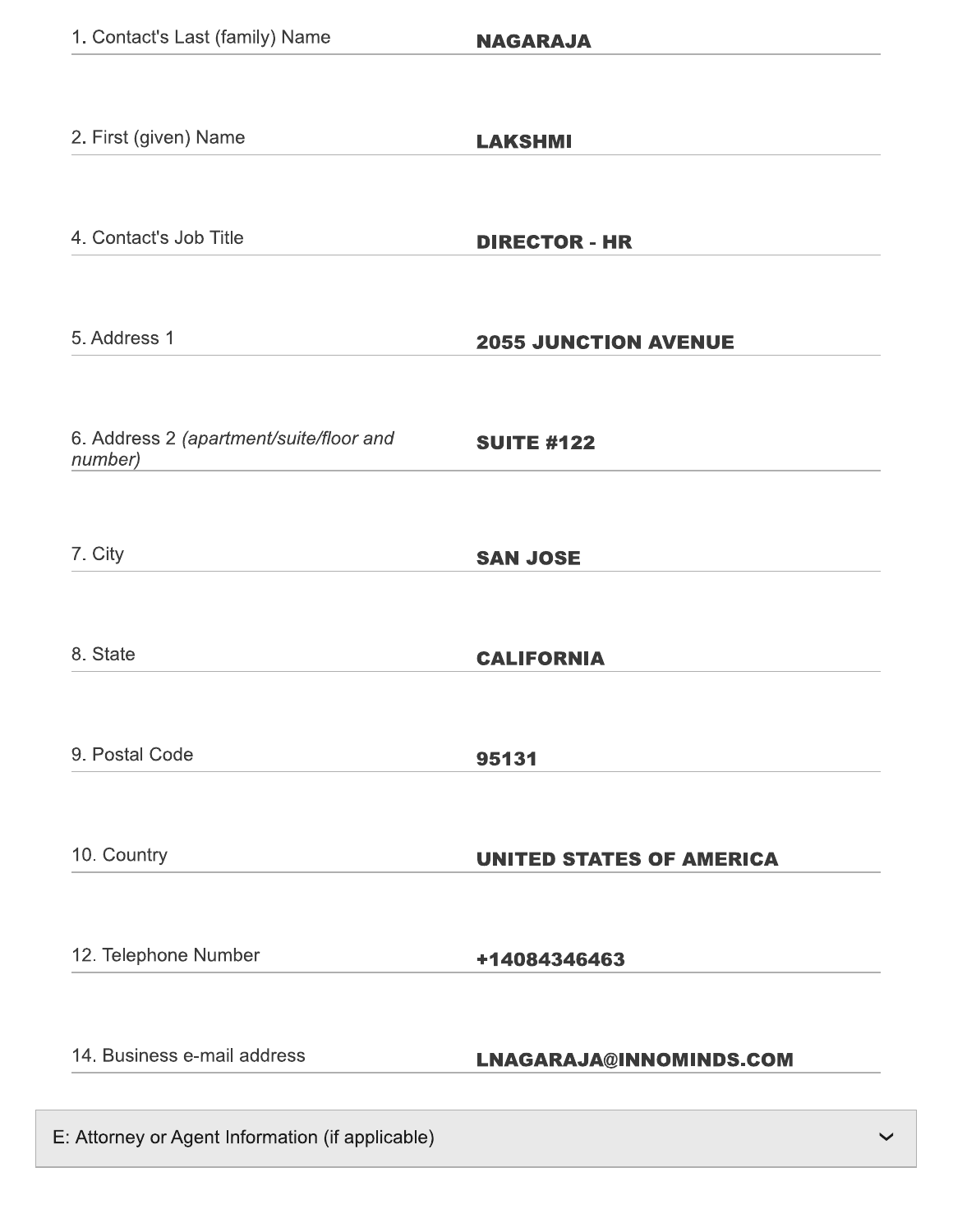| 1. Is the employer represented by an attorney | <b>Attorney</b> |
|-----------------------------------------------|-----------------|
| or agent in the filing of this application?   |                 |

| 2. Attorney or Agent's Last (family) Name | <b>CHUGH</b>                    |
|-------------------------------------------|---------------------------------|
|                                           |                                 |
| 3. First (given) Name                     | <b>NAVNEET</b>                  |
|                                           |                                 |
| 4. Middle Name(s)                         | <b>SINGH</b>                    |
|                                           |                                 |
| 5. Address 1                              | <b>1600 DUANE AVENUE</b>        |
|                                           |                                 |
| 7. City                                   | <b>SANTA CLARA</b>              |
|                                           |                                 |
| 8. State                                  | <b>CALIFORNIA</b>               |
|                                           |                                 |
| 9. Postal Code                            | 95054                           |
|                                           |                                 |
| 10. Country                               | <b>UNITED STATES OF AMERICA</b> |
|                                           |                                 |
| 12. Telephone Number                      | +14089700100                    |
|                                           |                                 |
| 14. Email Address                         | DEEPIKA.SINGH@CHUGH.COM         |
|                                           |                                 |
| 15. Law Firm/Business Name                | <b>CHUGH LLP</b>                |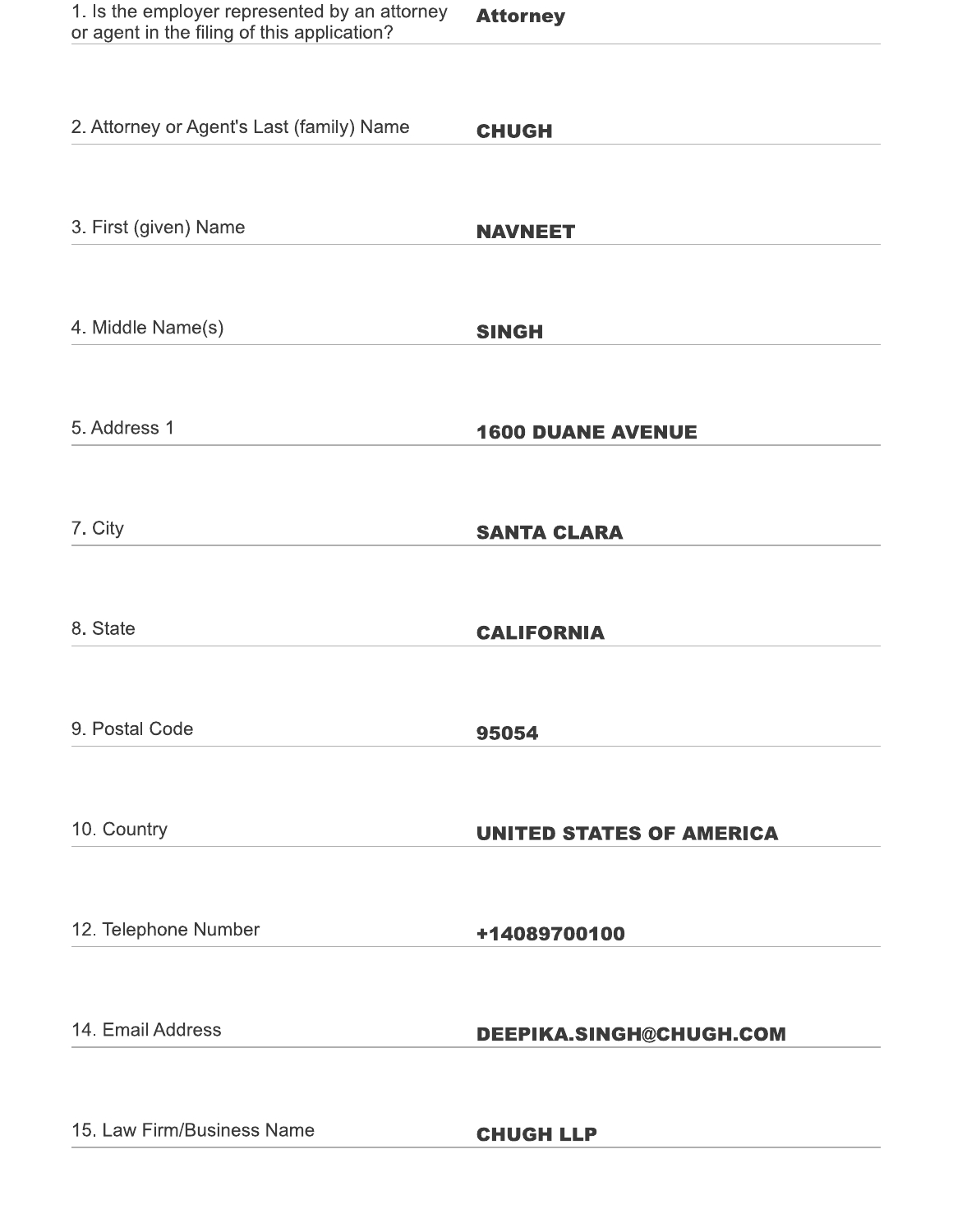| 16. Law Firm/Business FEIN |  |
|----------------------------|--|
|----------------------------|--|

 $\sim$  100  $\pm$ 

**140** 

47-3050556

| 17. State Bar Number                                                                                         | 162050                                              |
|--------------------------------------------------------------------------------------------------------------|-----------------------------------------------------|
|                                                                                                              |                                                     |
| 18. State of highest state court where attorney<br>is in good standing                                       | <b>CALIFORNIA</b>                                   |
|                                                                                                              |                                                     |
| 19. Name of highest state court where attorney<br>is in good standing                                        | <b>SUPREME COURT, STATE OF</b><br><b>CALIFORNIA</b> |
| F: Employment and Wage Information                                                                           | $\checkmark$                                        |
| F. Use the fields above to enter the details of<br>each additional place of employment, when<br>applicable   |                                                     |
| Wage Rate Paid to Nonimmigrant Workers<br>From                                                               | 74027.00                                            |
| Wage Rate Paid to Nonimmigrant Workers To                                                                    | 90000.00                                            |
| <b>Wage Rate Paid to Nonimmigrant Workers</b><br>Per                                                         | Year                                                |
| <b>Prevailing Wage Rate</b>                                                                                  | 70762.00                                            |
| Prevailing Wage Rate Per                                                                                     | <b>Year</b>                                         |
| Identify the source user for the prevailing<br>wage (PW)                                                     | f13_is_oes_prevailing_wage                          |
| <b>Wage Level</b>                                                                                            | Ш                                                   |
| <b>Source Year</b>                                                                                           | 7/1/2020 - 6/30/2021                                |
| Enter the estimated number of workers that<br>will perform work at this place of employment<br>under the LCA | 4                                                   |
| Indicate whether the worker(s) subject to this $YES$                                                         |                                                     |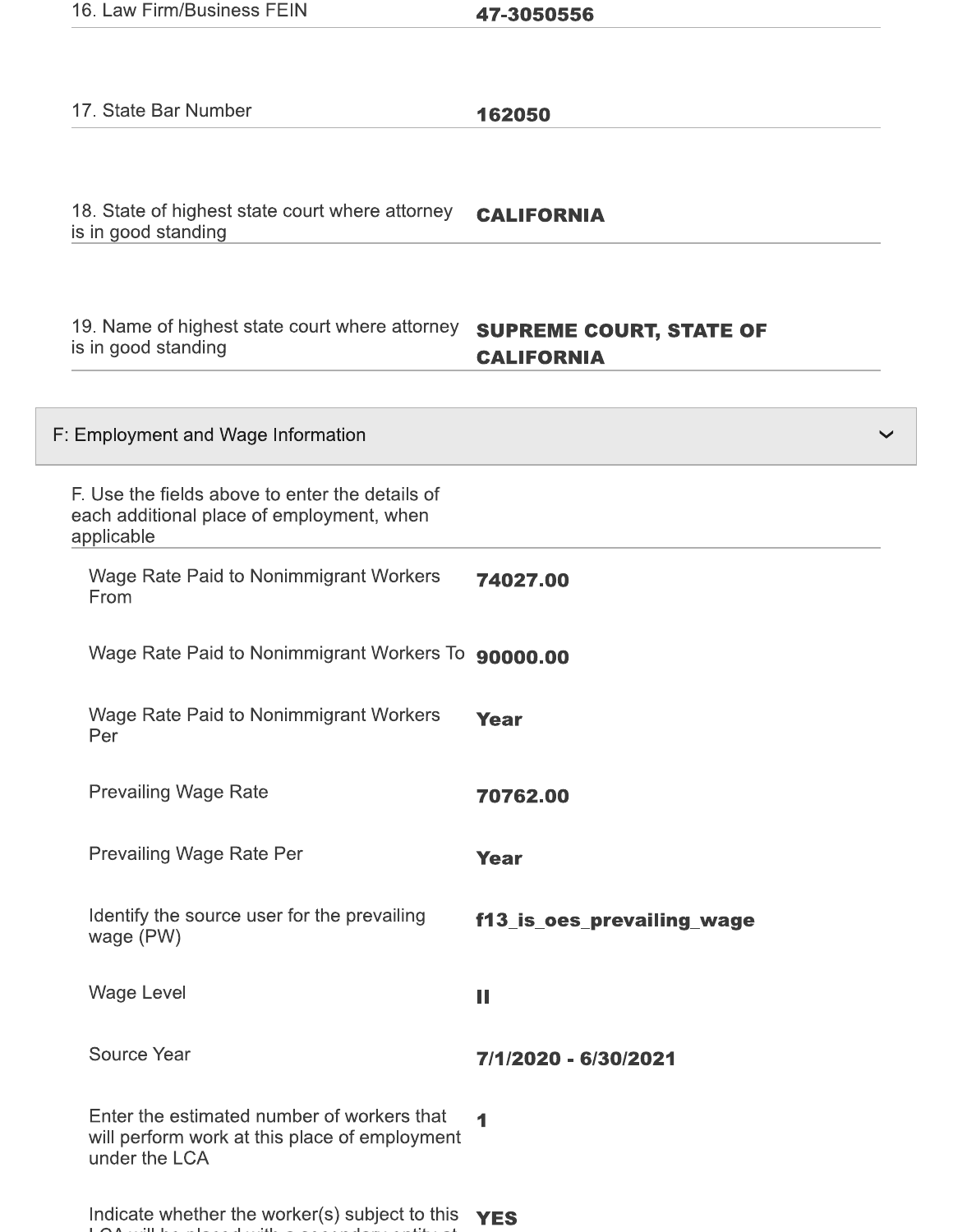| LCA will be placed with a secondary entity at<br>this place of employment                                                   |                                                             |
|-----------------------------------------------------------------------------------------------------------------------------|-------------------------------------------------------------|
| Legal Business name of secondary entity                                                                                     | <b>UNITED NATURAL FOODS, INC</b>                            |
| Address 1                                                                                                                   | <b>11840 VALLEY VIEW ROAD</b>                               |
| City                                                                                                                        | <b>EDEN PRAIRIE</b>                                         |
| County                                                                                                                      | <b>HENNEPIN</b>                                             |
| State/District/Territory                                                                                                    | <b>MINNESOTA</b>                                            |
| <b>Postal Code</b>                                                                                                          | 55344                                                       |
| <b>Wage Rate Paid to Nonimmigrant Workers</b><br>From                                                                       | 74027.00                                                    |
| Wage Rate Paid to Nonimmigrant Workers To 90000.00                                                                          |                                                             |
| <b>Wage Rate Paid to Nonimmigrant Workers</b><br>Per                                                                        | <b>Year</b>                                                 |
| <b>Prevailing Wage Rate</b>                                                                                                 | 74027.00                                                    |
| <b>Prevailing Wage Rate Per</b>                                                                                             | <b>Year</b>                                                 |
| Identify the source user for the prevailing<br>wage (PW)                                                                    | f13_is_oes_prevailing_wage                                  |
| <b>Wage Level</b>                                                                                                           | Ш                                                           |
| <b>Source Year</b>                                                                                                          | 7/1/2020 - 6/30/2021                                        |
| Enter the estimated number of workers that<br>will perform work at this place of employment<br>under the LCA                | 4                                                           |
| Indicate whether the worker(s) subject to this<br>LCA will be placed with a secondary entity at<br>this place of employment | <b>NO</b>                                                   |
| Address 1                                                                                                                   | <b>6502 E MEDALIST CIR</b><br>(BENEFICIARY'S HOME LOCATION) |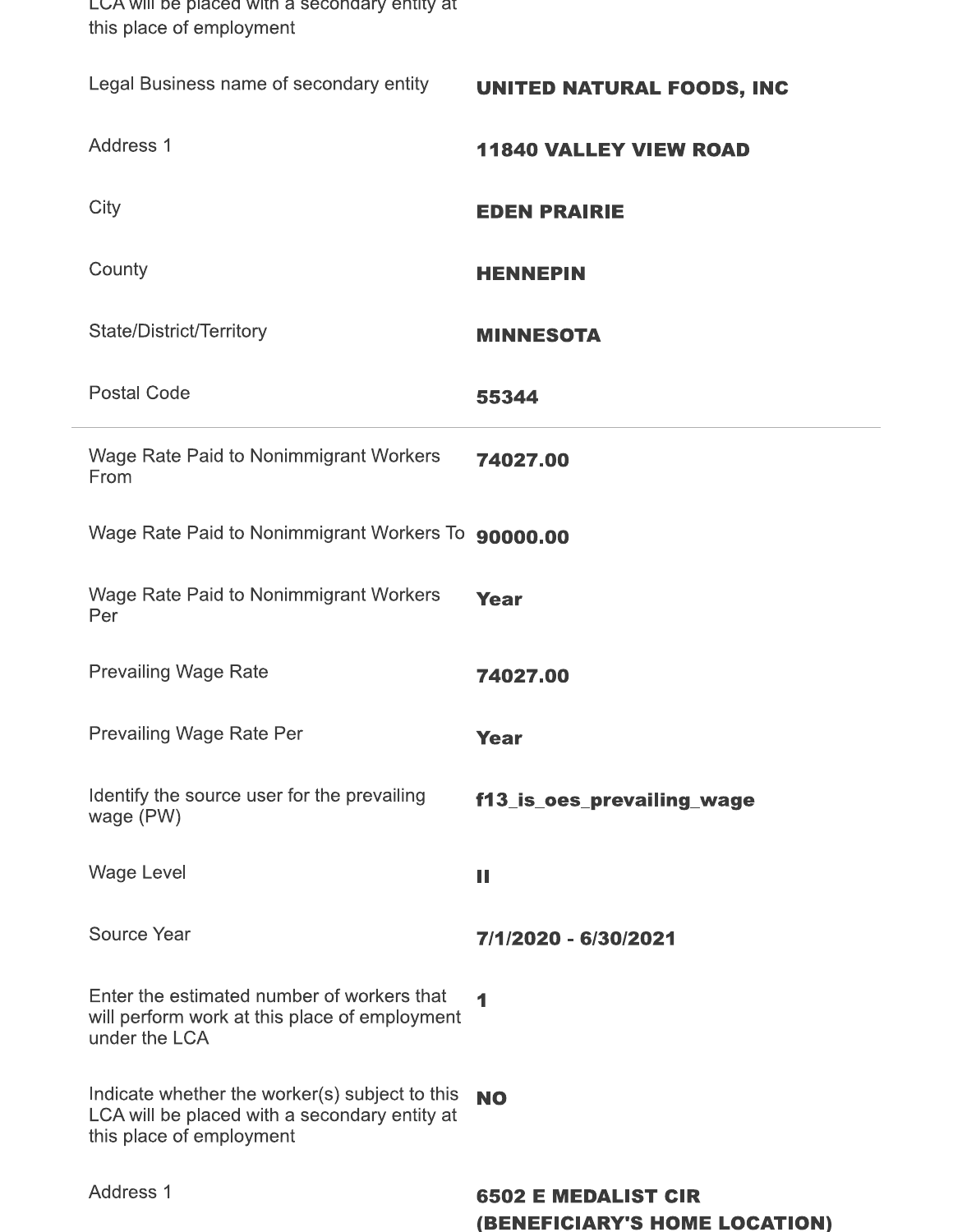| City                     | <b>PLANO</b>  |
|--------------------------|---------------|
| County                   | <b>COLLIN</b> |
| State/District/Territory | <b>TEXAS</b>  |
| Postal Code              | 75023         |

### **G: Employer Labor Condition Statements**

In order for your application to be processed, you MUST read Section G of the Form ETA-9035CP - General Instructions for the 9035 & 9035E under the heading "Employer Labor Condition Statements" and agree to all four (4) labor condition statements summarized below:

- 1. Wages: The employer shall pay nonimmigrant workers at least the prevailing wage or the employer's actual wage, whichever is higher, and pay for non-productive time. The employer shall offer nonimmigrant workers benefits and eligibility for benefits provided as compensation for services on the same basis as the employer offers to U.S. workers. The employer shall not make deductions to recoup a business expense(s) of the employer including attorney fees and other costs connected to the performance of H-1B, H-1B1, or E-3 program functions which are required to be performed by the employer. This includes expenses related to the preparation and filing of this LCA and related visa petition information. 20 CFR 655.731;
- 2. Working Conditions: The employer shall provide working conditions for nonimmigrants which will not adversely affect the working conditions of workers similarly employed. The employer's obligation regarding working conditions shall extend for the duration of the validity period of the certified LCA or the period during which the worker(s) working pursuant to this LCA is employed by the employer, whichever is longer. 20 CFR 655.732;
- 3. Strike, Lockout, or Work Stoppage: At the time of filing this LCA, the employer is not involved in a strike, lockout, or work stoppage in the course of a labor dispute in the occupational classification in the area(s) of intended employment. The employer will notify the Department of Labor within 3 days of the occurrence of a strike or lockout in the occupation, and in that event the LCA will not be used to support a petition filing with the U.S. Citizenship and Immigration Services (USCIS) until the DOL Employment and Training Administration (ETA) determines that the strike or lockout has ended. 20 CFR 655.733:
- 4. Notice: Notice of the LCA filing was provided no more than 30 days before the filing of this LCA or will be provided on the day this LCA is filed to the bargaining representative in the occupation and area of intended employment, or if there is no bargaining representative, to workers in the occupation at the place(s) of employment either by electronic or physical posting. This notice was or will be posted for a total period of 10 days, except that if employees are provided individual direct notice by e-mail, notification need only be given once. A copy of the notice documentation will be maintained in the employer's public access file. A copy of this LCA will be provided to each nonimmigrant worker employed pursuant to the LCA. The employer shall, no later than the date the worker(s) report to work at the place(s) of employment, provide a signed copy of the certified LCA to the worker(s) working pursuant to this LCA. 20 CFR 655.734.

1. *I have read and agree to Labor Condition* Statements 1, 2, 3, and 4 above and as fully explained in Section G of the Form ETA-9035CP - General Instructions for the 9035 & 9035E and the Department's regulations at 20 CFR 655 Subpart H.

**YES**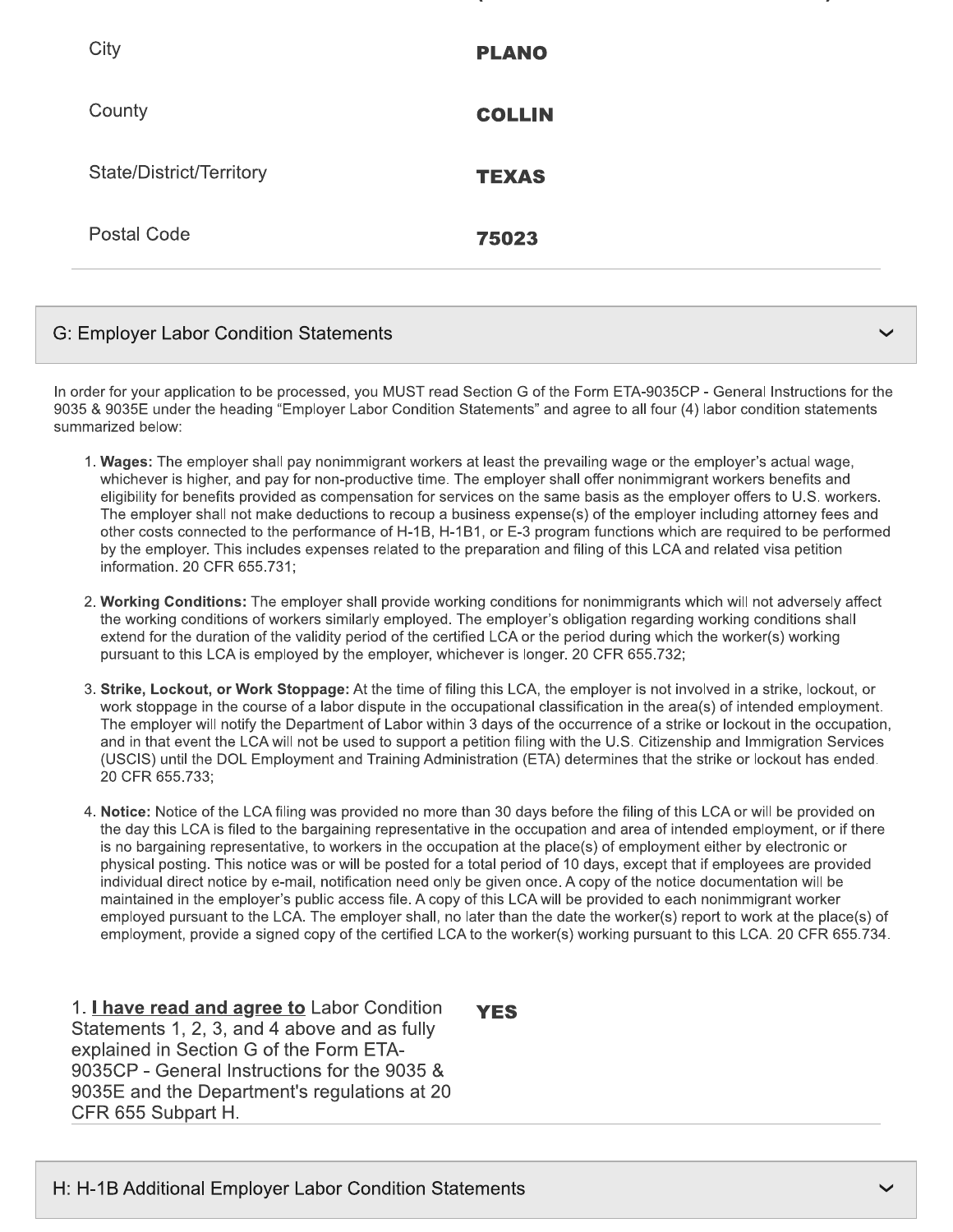| 2. At the time of filing this LCA, is the employer<br>a willful violator                                                                                      | <b>NO</b>                      |
|---------------------------------------------------------------------------------------------------------------------------------------------------------------|--------------------------------|
|                                                                                                                                                               |                                |
| 3. Will the employer use this application $\overline{ONLY}$ YES<br>to support H-1B petitions or extensions of<br>status for exempt H-1B nonimmigrant workers? |                                |
|                                                                                                                                                               |                                |
| 4. Identify the statutory basis for the exemption<br>of the H-1B nonimmigrant workers associated<br>with this LCA.                                            | \$60,000 or higher annual wage |
|                                                                                                                                                               |                                |
| Field: 5.                                                                                                                                                     | N/A                            |
|                                                                                                                                                               |                                |
|                                                                                                                                                               |                                |

#### **Notice of Obligations**

A. Upon receipt of the certified LCA, the employer must take the following actions: Print and sign a hard copy of the LCA if filing electronically (20 CFR 655.705(c)(3)); Maintain the original signed and certified LCA in the employer's files (20 CFR 655.705(c)(2)); 20 CFR 655.730(c)(3); and 20 CFR 655.760) Make a copy of the LCA, as well as necessary supporting documentation required by the Department of Labor regulations, available for public examination in a public access file at the employer's principal place of business in the U.s> or at the place of employment within one working day after the date on which the LCA is filed with the Department of Labor (20 CFR 655.705(c)(2) and 20 CFR 655.760).

B. The employer must develop sufficient documentation to meet its burden of proof with respect to the validity of the statements made in its LCA and the accuracy of information provided, in the event that such statements or information is challenged (20 CFR 655.705(c)(5) and 20 CFR 655.700(d)(iv)).

C. The employer must make this LCA, supporting documentation, and other records available to officials of the Department of Labor upon request during any investigation under the immigration and Nationality Act (20 CFR 655.760 and 20 CFR Subpart I).

I declare under penalty of perjury that I have read and reviewed this application and that to the best of my knowledge, the information contained therein is true and accurate. I understand that to knowingly furnish materially false information in the preparation of this form and any supplemental thereto or to aid, abet, or counsel another to do so is a federal offense punishable fines, imprisonment, or both (18 U.S.C 2, 1001, 1546, 1621).